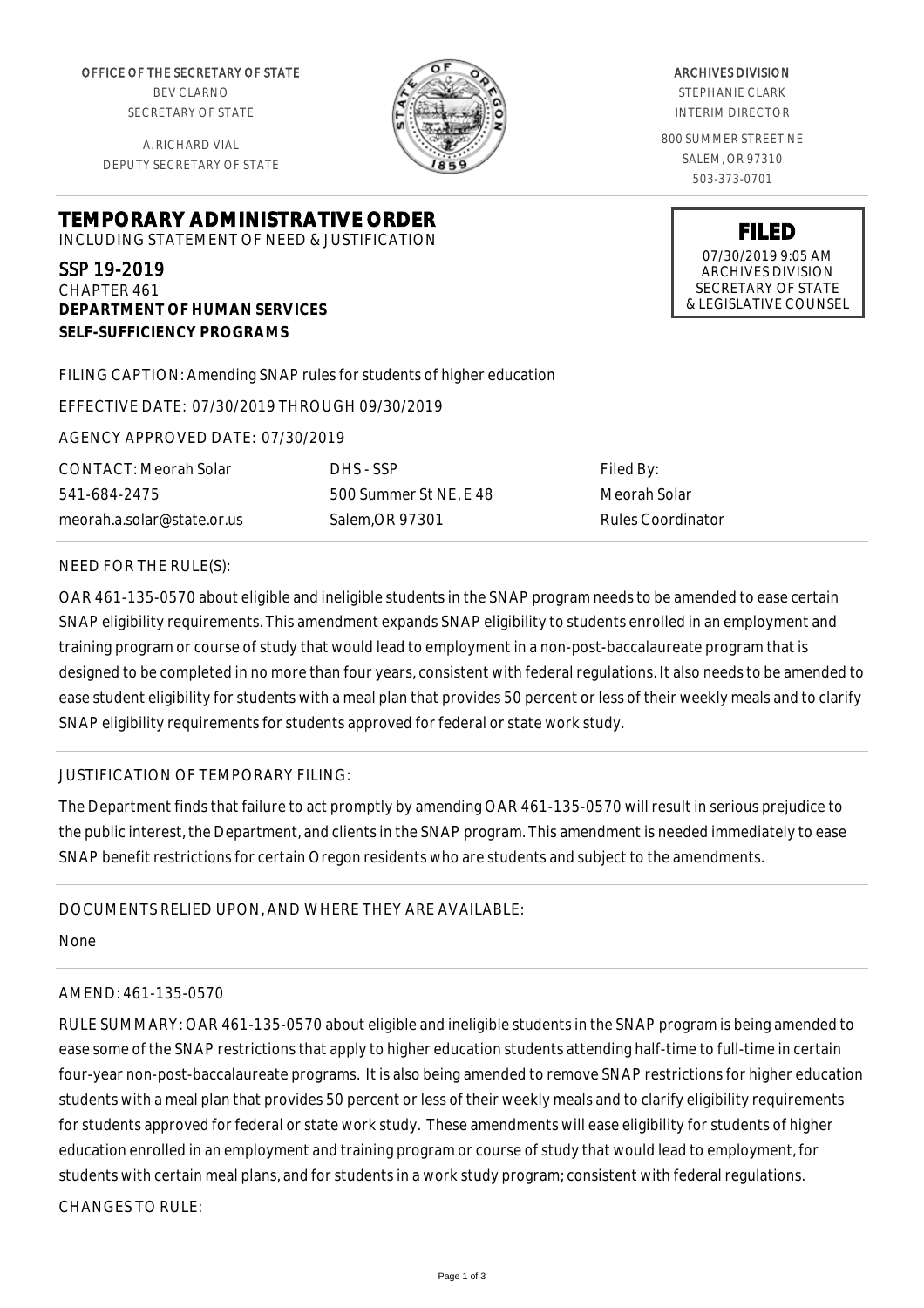461-135-0570 Eligible and Ineligible Students; SNAP ¶

IEffective July 1, 2019, in the SNAP program: \[

(1) For the purposes of this rule and OAR 461-001-0015, "higher education" refers to the following:¶ (a) Public and private universities and colleges and community colleges that offer degree programs regardless of whether a high school diploma is required for the program. However, GED, ABE, ESL and high school equivalency programs at those institutions are not considered higher education.¶

(b) Vocational, technical, business, and trade schools that normally require a high school diploma or equivalency certificate for enrollment in the curriculum or in a particular program at the institution. However, programs at those institutions that do not require the diploma or certificate are not considered higher education.¶

(2) Except to the extent provided otherwise in section (4) of this rule, an individual is considered a "student of higher education" if all of the following subsections apply:¶

(a) The individual is attending higher education (see section (1) of this rule) at least half time or more as determined by the school.¶

(b) The individual is 18 years of age or older, but under 50 years of age.¶

(3) To be eligible for SNAP benefits, a student of higher education (see section (2) of this rule) must meet the requirements of one of the following subsections:¶

(a) Subject to section (6) of this rule, the student of higher education is:¶

(A) A paid employee (see OAR 461-001-0015) working an average of 20 hours or more per week except as excluded by section (6) of this rule; or¶

(B) Self-employed for a minimum of 20 hours per week and receives weekly earnings at least equal to the federal minimum wage multiplied by 20 hours.¶

(b) The student of higher education is awarded participating in a state or federally funded work-study and has been assigned to aprogram during the regular school year. To qualify under this subsection: I

(A) The student of higher education must be approved for state or federally funded work- study position, and wilat the time of application for SNAP.¶

(B) The work study must be approved for the school pterformm.

(C) The student of higher education must anticipate working in a work-study job during the eurrent term or semester.school term.¶

(D) The period of eligibility for a student eligible because ofunder this subsection:¶

(Ai) Begins with the month in which the school term begins or with the month that work study is approved, whichever is later.¶

(Bii) Continues for the duration of the term or semester, unless the student refuses a work-study job.¶ (Cuntil the end of the month in which the school term ends, or it becomes known that the student of higher education has refused an assignment.¶

(iii) Continues through breaks of less than a month. For breaks of a month or longer, eligibility continues only if the student performs workof higher education participates in a work-study job during the break. T

(c) The student of higher education is responsible for the care of a child in the filing group (see OAR 461-110-

0370), and the child is:¶

(A) Under six years of age; or¶

(B) Six years of age or older, but under the age of 12 years, and adequate child care is not available to enable the student to both attend class and meet the employment requirements of sub-section (a) of this section or the workstudy requirements of sub-section (b) of this section.¶

(d) The student of higher education is enrolled full time in higher education and is a single parent (meaning there is only one parent in the filing group) or a single adult who has parental control, with the responsibility of caring for a child under 12 years of age.¶

(e) The student of higher education is in a TANF benefit group (see OAR 461-110-0750).¶

(f) The student of higher education is physically or mentally unfit for employment.¶